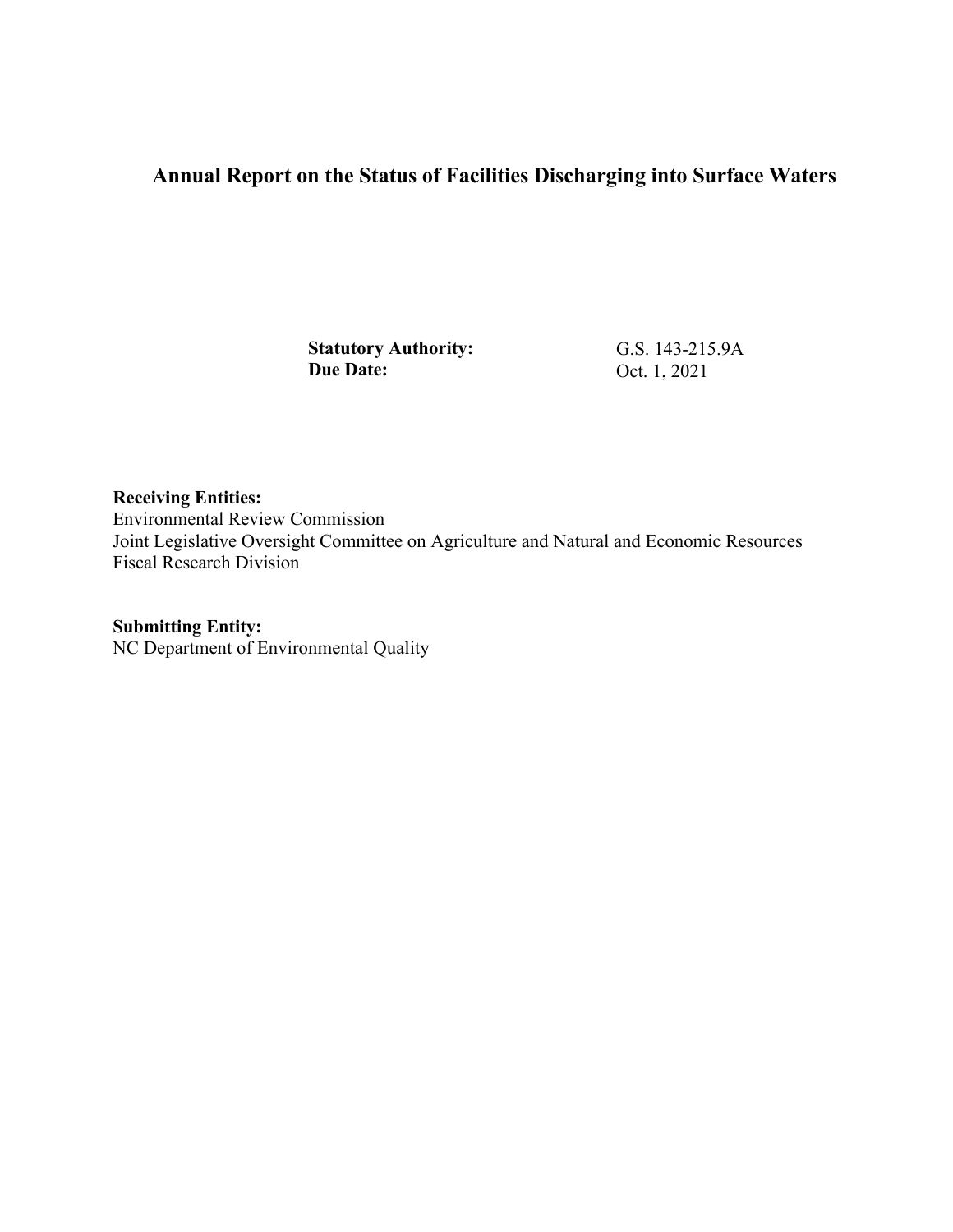#### **Status Report on Individually Permitted Discharging Systems For the Period Beginning July 1, 2020 and Ending June 30, 2021.**

### Summary

North Carolina General Statute (N.C.G.S.) 143-215.9A requires the Department of Environmental Quality to report to the Environmental Review Commission and the Fiscal Research Division on the status of facilities discharging into surface waters during the previous fiscal year. Facilities discharging into surface waters are required by N.C.G.S. 143-215.1 to first apply for and secure a permit from the Environmental Management Commission. As a result, the data provided within this fiscal report is captured for those facilities individually permitted with National Pollutant Discharge Elimination System (NPDES) permits.

The enclosed report details the inspections completed and the enforcement actions taken in North Carolina during fiscal year 2020-2021 by the Division of Water Resources. In addition, information on Special Orders by Consent is included. The report also includes a table showing the number of permits issued by region and the names and locations of the individually permitted discharging facilities.

The enclosed tables list totals for each of the Department's regional offices as well as State totals. The regional offices are noted as follows:

- $\triangle$  ARO Asheville Regional Office
- ♦ FRO Fayetteville Regional Office
- ♦ MRO Mooresville Regional Office
- ♦ RRO Raleigh Regional Office
- ♦ WARO Washington Regional Office
- ♦ WIRO Wilmington Regional Office
- ♦ WSRO Winston-Salem Regional Office

If any additional information or clarification is needed, please contact Emily Richards at (919) 707-9125 or via email at Emily.richards@ncdenr.gov.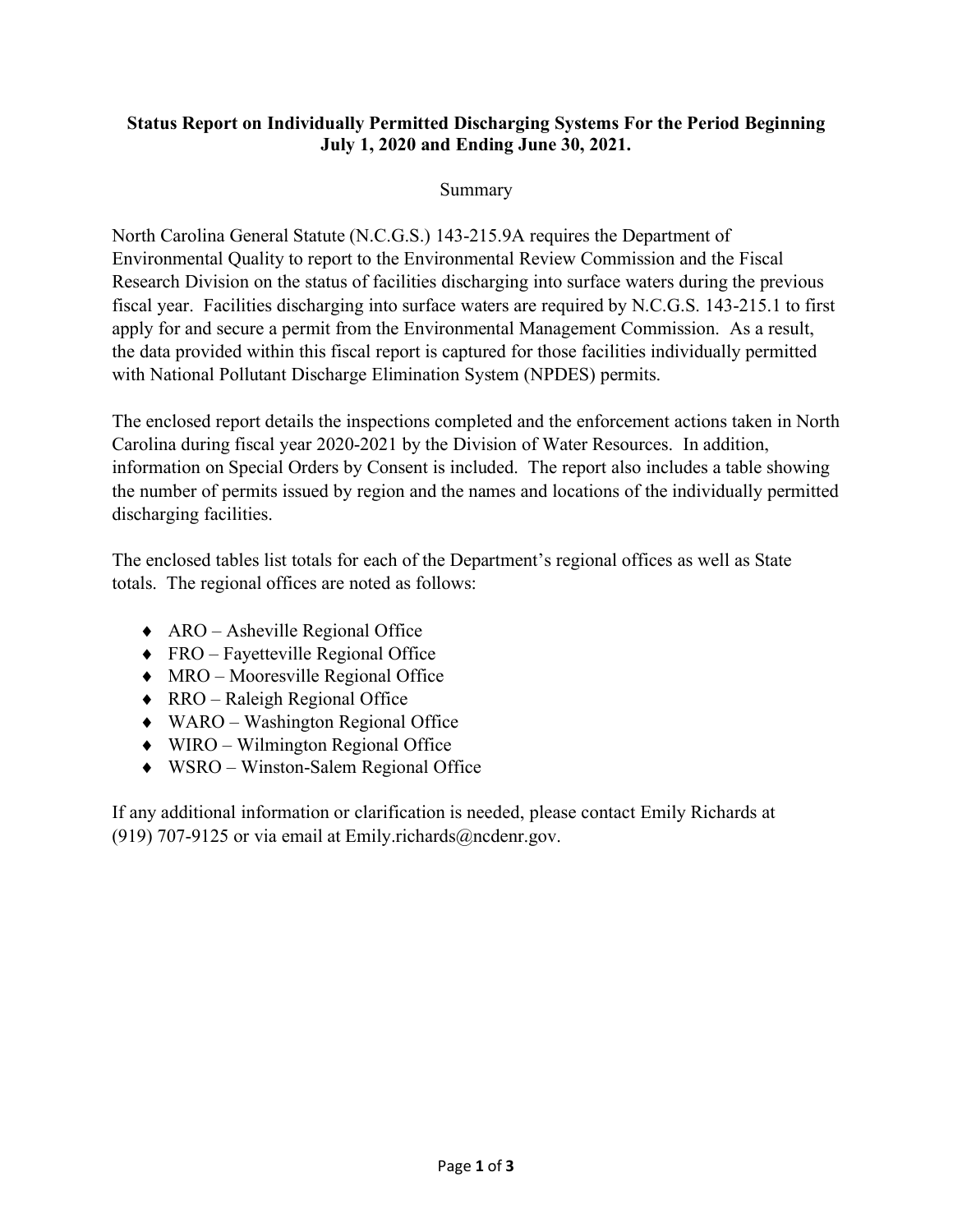## **CONTENTS**

| Table 1  | Enforcement actions taken, Civil Penalties assessed and collected, and<br>Remissions Requested from July 1, 2020 through June 30, 2021. |
|----------|-----------------------------------------------------------------------------------------------------------------------------------------|
| Table 2  | Permits Issued and Inspections completed from July 1, 2020 through June 30,<br>2021.                                                    |
| Table 3  | Special Orders by Consent (SOCs) active and pending from July 1, 2020 through<br>June 30, 2021.                                         |
| Table 4  | Names and locations of individually permitted discharging facilities as of August<br>1, 2021.                                           |
| Table 5  | Violation information for each inspection completed from July 1, 2020 through<br>June 30, 2021.                                         |
| Addendum | Support information                                                                                                                     |